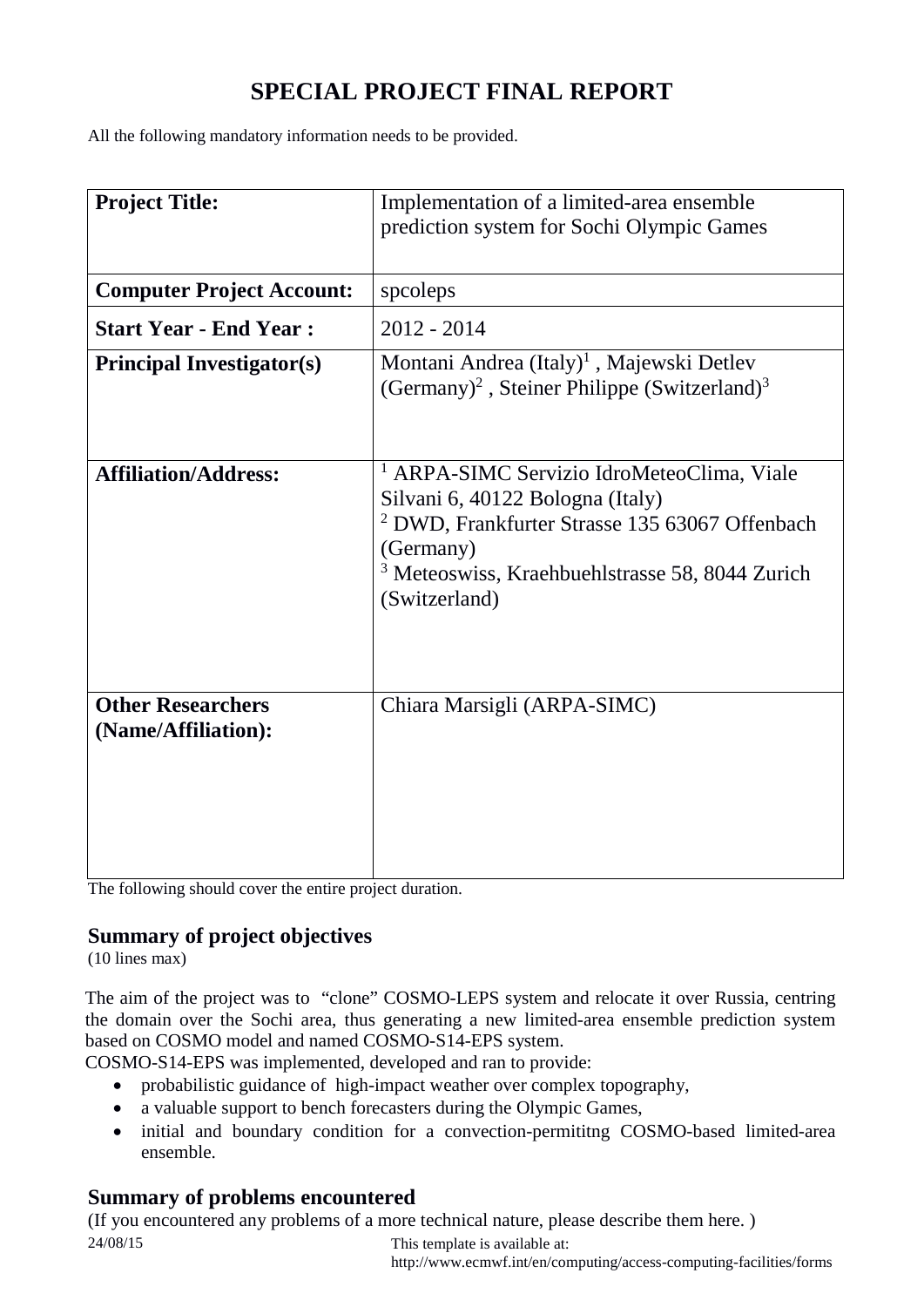………………………………………………………………………………………………………… …

## **Experience with the Special Project framework**

(Please let us know about your experience with administrative aspects like the application procedure, progress reporting etc.)

Progress reporting is often a nuisance, but I perfectly understand that ECMWF needs to have some form of control on how the computer time is used.

It is not clear how the final report should differentiate from the sum of the yearly reports ECMWF has already received.

### **Summary of results**

(This section should comprise up to 10 pages and can be replaced by a short summary plus an existing scientific report on the project.)

…………………………………………………………………………………………………………

…

## **List of publications/reports from the project with complete references**

Montani A., Marsigli C., Paccagnella T., 2013. Development of a COSMO-based limited-area ensemble system for the 2014 Winter Olympic Games. Cosmo Newsletter No. 13, 93-99. Available at [http://www.cosmo-model.org.](http://www.cosmo-model.org/)

Montani A., Alferov D., Astakhova E., Marsigli C., Paccagnella T., 2014. Ensemble forecast-ing for Sochi-2014 Olympics: the COSMO-based ensemble prediction systems. Cosmo Newsletter No. 14, 88-94. Available at [http://www.cosmo-model.org.](http://www.cosmo-model.org/)

Montani A., Alferov D., Astakhova E., Marsigli C., Paccagnella T., 2015. Performance of multimodel ensemble systems during Sochi-2014 Olympics: preliminary studies at ARPA-SIMC. Cosmo Newsletter No. 15, 88-94. Available at [http://www.cosmo-model.org.](http://www.cosmo-model.org/)

## **Future plans**

(Please let us know of any imminent plans regarding a continuation of this research activity, in particular if they are linked to another/new Special Project.)

A new special project was submitted: "Investigation of case studies during Sochi Olympic Games using COSMO-based ensemble prediction systems".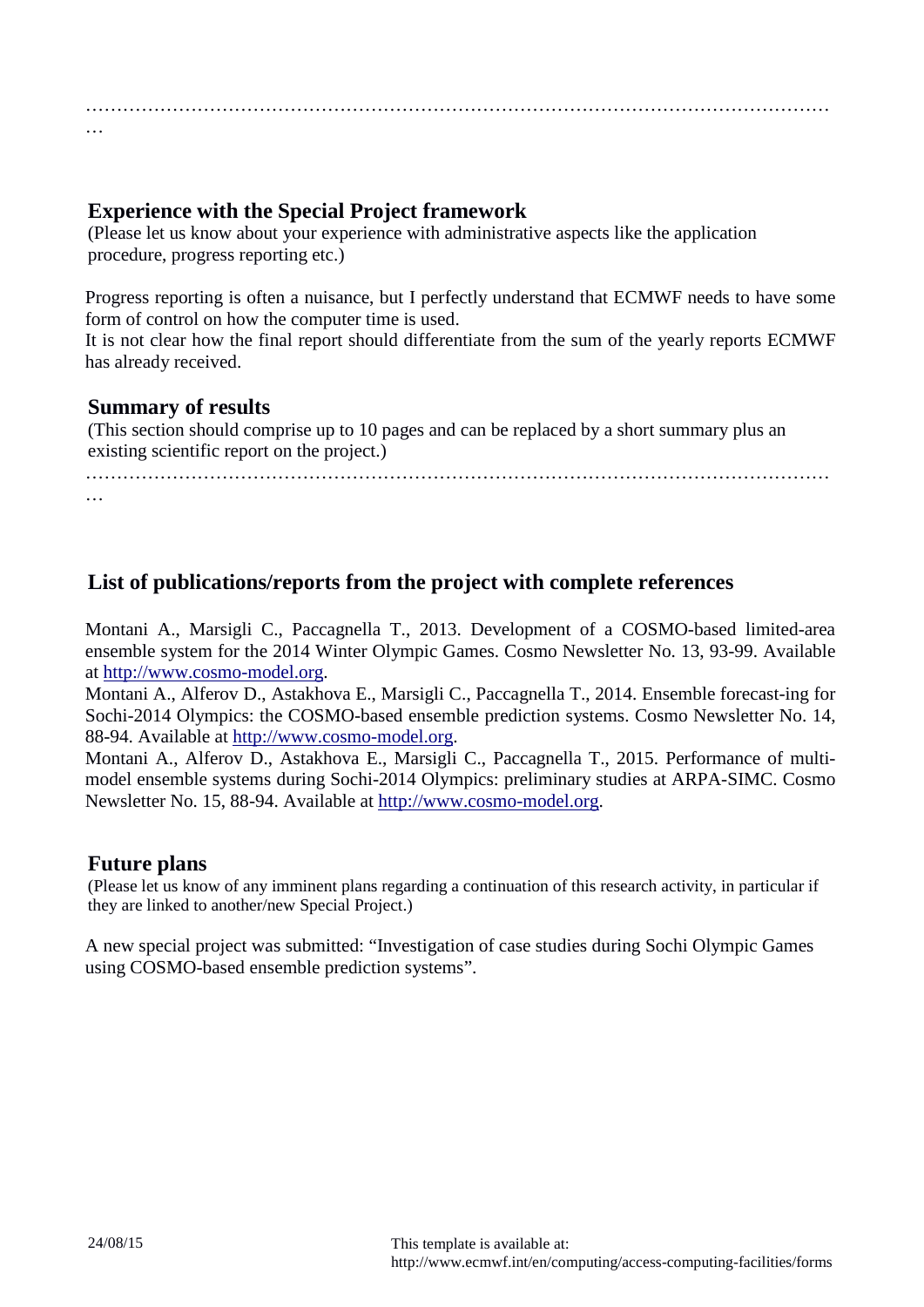#### Implementation of a limited-area ensemble prediction system for Sochi Olympic Games

ANDREA MONTANI<sup>1</sup>, D. ALFEROV<sup>2</sup>, E. ASTAKHOVA<sup>2</sup>, C. MARSIGLI<sup>1</sup>, T. PACCAGNELLA<sup>1</sup>

 ${}^{1}ARPA-SIMC$ , Bologna, Italy  $2Roshy$ dromet, Moscow, Russia

### 1 Introduction

Past winter Olympics and Paralympic Games took place in Sochi, Russia, in a region characterised by complex topography located in the vicinity of the Black Sea. The Olympic Games took place from 7 to 23 February 2014, while the Paralympic Games from 7 to 16 March 2014 (Kiktev, 2011). In the framework of these events, WMO launched two initiatives: a dedicated WWRP FDP (Forecast Demonstration Project) and a dedicated WWRP RDP Research and Development Project) to improve understanding of nowcasting and short-range prediction processes over complex terrain. A new project named FROST-2014 (Forecast and Research in the Olympic Sochi Testbed; http://frost2014.meteoinfo.ru/) was set-up at the kick-off meeting held in Sochi from 1 to 3 March 2011. Four Working Groups (WGs) were established to deal with the various components of the project, more specifically:

- WG1: observations and nowcasting;
- WG2: NWP, ensembles and assimilation;
- WG3: IT including graphical tools, formats, archiving and telecommunication;
- WG4: products, training, end user assessment and social impacts.

As for WG2, it was agreed that ensembles with resolution about 7 km or coarser could be involved in the project in forecast and demonstration mode (FDP component), while systems with resolution about 2 km would contribute to the project in research mode (RDP component). Within the former component, one of the main activities deals with the set-up, generation, implementation and maintenance of a limited-area ensemble prediction system based on COSMO model and targeted for the Sochi-area.

### 2 Scientific plan

In the framework of the FDP, it was decided to clone COSMO-LEPS system and relocate it over Russia, centring the domain over the Sochi area, thus generating COSMO–S14–EPS system. In the past years, COSMO-LEPS (Montani et al., 2011) proved to be a valuable tool for the generation of probabilistic predictions of high-impact weather over complex topography and it is envisaged that COSMO-S14-EPS can provide useful support to bench forecasters during the Olympic Games. Within FROST-2014, the attention was focused on those atmospheric variables which play a major role in the outdoor activities of the Olympic Games. More specifically, the probabilistic prediction of wind, wind-gust, precipitation (in various forms), temperature, humidity and visibility was be required for forecast ranges up to three days, depending on the variable.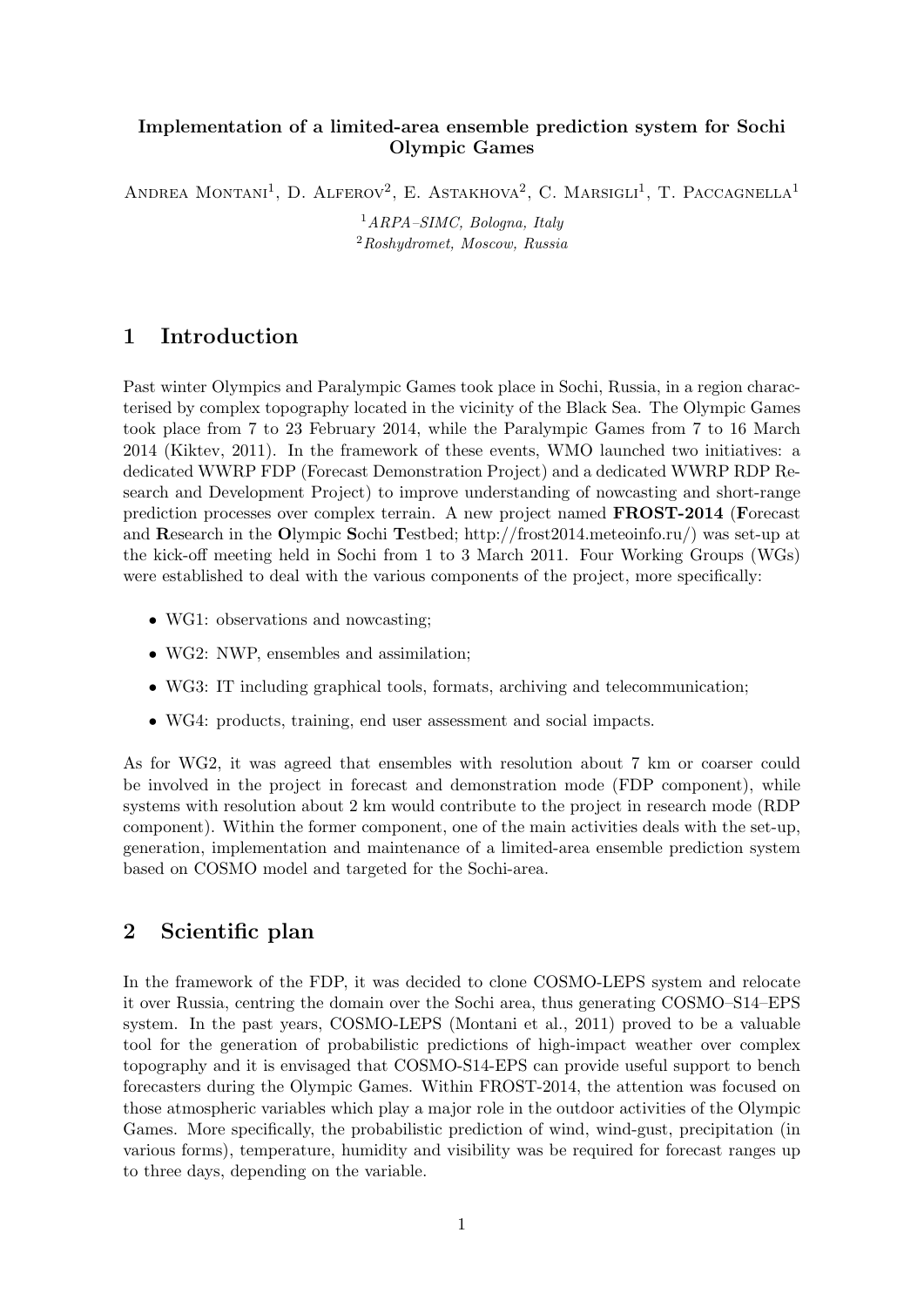#### 2.1 Phase I: set–up of the system

In this phase, which took place in early 2012, a prototype COSMO–S14–EPS system was set– up with a configuration similar to COSMO-LEPS application. In order to save computer time, the ensemble size was initially limited to 10 members and the forecast range to 72 hours. Therefore, the main characteristics can be summarised as follows:

- horizontal resolution: 7 km;
- vertical resolution: 40 model levels;
- number of grid points (NX x NY x NZ) =  $365 \times 307 \times 40 = 4.482.200$ ;
- forecast length: 72 hours;
- ensemble size: 10 members,
- initial conditions: interpolated from selected ECMWF EPS members;
- boundary conditions: interpolated from selected ECMWF EPS members;
- initial times of the run: 00UTC and 12UTC.



Figure 1: Integration domain for COSMO–S14–EPS

Fig. 1 shows the integration domain of COSMO–S14–EPS. The ECMWF EPS members providing initial and boundary conditions to COSMO–S14–EPS integrations, are selected by means of a clustering analysis / selection of representative members similar to the one used in COSMO-LEPS time-critical application. COSMO–S14-EPS system produces a set of standard probabilistic products (e.g. probability maps, meteograms, . . . ) to be delivered in real time to the Met Ops room of the Hydrological and Meteorological Centre of Russia (hereafter, Roshydromet). The generation of the different types of non-graphical products took advantage of Fieldextra, the official COSMO post-processing software, developed at Meteoswiss (for information about Fieldextra, please refer to http://www.cosmo-model.org).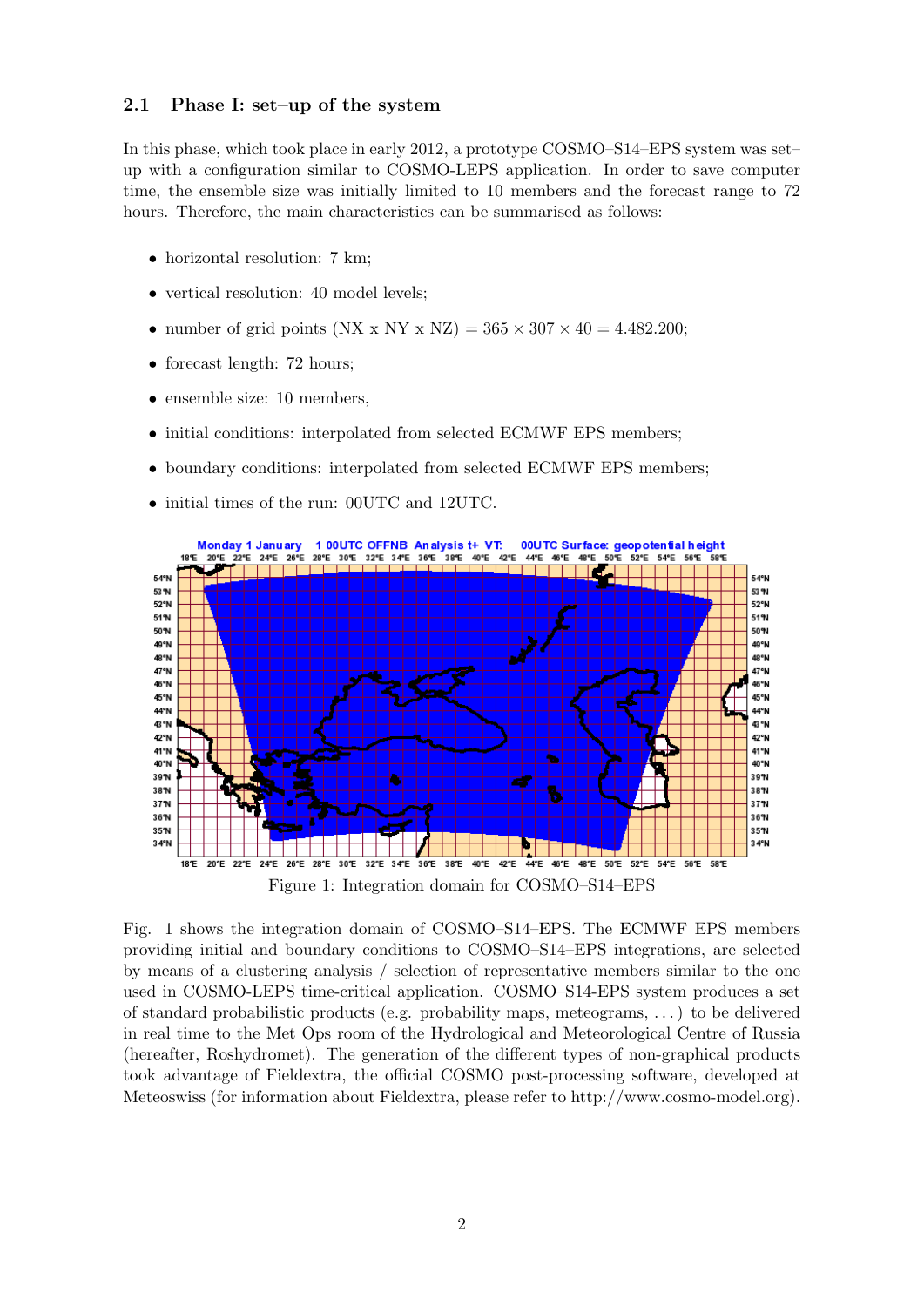#### 2.2 Phase II: development of the system

This phase covered late 2012 and early 2013: on the basis of the experience gained in Phase I and on the feedback provided by Roshydromet forecasters, the configuration of COSMO– S14–EPS was adapted accordingly; the same applies to the type of products to be generated and delivered. In this phase, the complete transition of the system towards the use of GRIB2 format for COSMO–S14–EPS output files also took place. The set of products to be delivered was consolidated, as well as the procedures of transmission and visualisation.

#### 2.3 Phase III: final implementation of the system

This phase covered the full length of Winter Olympic and Paralympic Games: COSMO– S14–EPS system ran continuously from November 2013 to March 2014. Generation and transfer of products (forecast fields and/or plots) was reliable and a timely delivery was ensured. COSMO–S14–EPS forecasts were used to generate a set of standard probabilistic products, including probability of surpassing a threshold, ensemble mean and ensemble standard-deviation for several surface and upper-air variables. The individual forecast members for a specially defined sub-area were also transferred to the Hydrometcenter of Russia (Roshydromet) where the epsgrams for predetermined points (mainly, locations of outdoor and indoor competitions) were prepared. All these products, delivered in real time to Roshydromet, were used by the Sochi forecasters via the FROST-2014 Web-site (http://frost2014.meteoinfo.ru/forecast/goomap and http://frost2014. meteoinfo.ru/forecast/arpa-new/cosmo-s14-eps-maps).

It is also ;pointing out that, apart from the ensemble products, COSMO–S14–EPS provided both initial and hourly-boundary conditions (up to t+48h) to Roshydromet for the experimentation with the convection-resolving ensemble COSMO–RU2–EPS, which ran between January and February 2013 as well as from November 2013 to April 2014.

### 3 Verification results: pre–Olympics phase

In this section, we present the first results relative to the performance of COSMO–S14–EPS. The skill of the mesoscale ensemble is assessed over the period January–March 2012 and compared to that of ECMWF EPS. For both systems, we consider the probabilistic prediction of 12–hour accumulated precipitation exceeding a number of thresholds for several forecast ranges. Table 1 summarises the main properties of COSMO–S14–EPS and ECMWF EPS, indicating the main differences between the two systems.

|                      | COSMO-S14-EPS ECMWF EPS |                 |
|----------------------|-------------------------|-----------------|
| EnsembleSize         | 10 members              | 51 members      |
| ForecastLength       | 72h                     | 240h            |
| InitialTime          | 12 UTC                  | 12 UTC          |
| HorizontalResolution | - 7 km                  | $25 \;{\rm km}$ |
| VerticalResolution   | 40 ML                   | 62. ML          |

Table 1: Main features of the verified systems.

As for observations, it has been decided to use the data obtained from the SYNOP reports available on the Global Telecommunication System (GTS), since this is recognised to be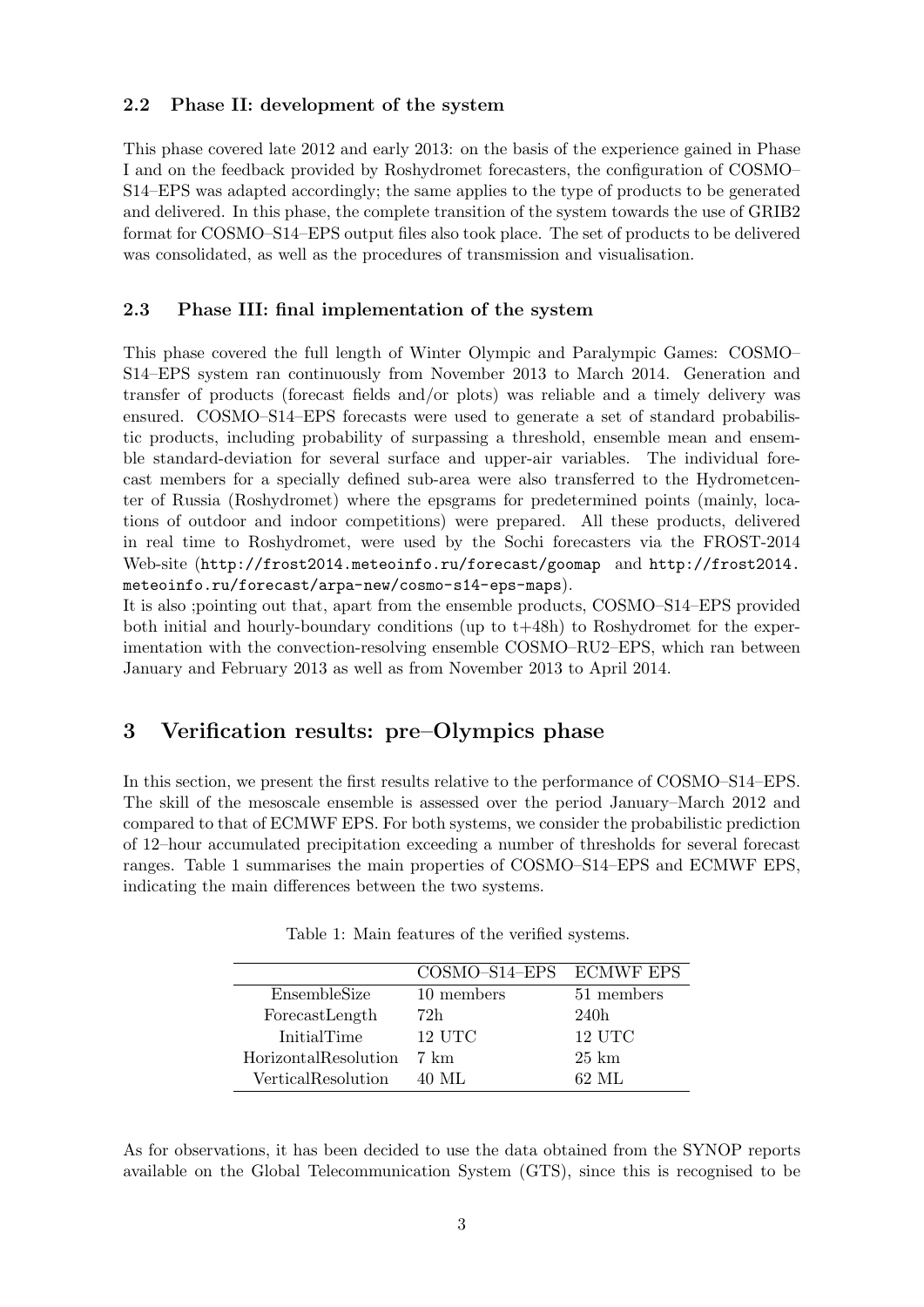|                     | Table 2: Main features of the verification configuration. |
|---------------------|-----------------------------------------------------------|
| variable:           | 12-hour accumulated precipitation (18-06, 06-18 UTC);     |
| period:             | from 1 January to 31 March 2012;                          |
| region:             | $40-50N$ , $35E-45E$ ;                                    |
| method:             | nearest grid-point;                                       |
| observations:       | SYNOP reports;                                            |
| fest ranges $(h)$ : | 6-18, 18-30, 30-42, 42-54, 54-66                          |
| thresholds:         | $1, 5, 10, 15, 25, 50 \text{ mm}/12h$ ;                   |
| scores:             | ROC area, BSS, RPSS, OUTL;                                |

a homogeneous and stable dataset throughout the verification period. In the future, it is planned to verify the performance of COSMO–S14–EPS over denser observational datasets. In order to quantify the skill of the system over complex topography, the verification is performed over the domain 40N–50N, 35E–45E. Within this domain, a fixed list of 60 SYNOP stations is considered and the relative reports in terms of total precipitation are used to evaluate the COSMO–S14–EPS and ECMWF-EPS skill. As for the comparison of model forecasts against SYNOP reports, we select the grid–point closest to the observation. Little sensitivity to the results is found when, instead of the nearest grid–point, a bi-linear interpolation using the 4 nearest points to the station location, is used to generate the model forecasts. Therefore, the results shown hereafter will be relative only to the nearest grid– point method. The performance of both systems is examined for 6 different thresholds: 1, 5, 10, 15, 25 and 50 mm/12h.

The following probabilistic scores are computed over the verification period: the Brier Skill Score (BSS), the Ranked Probability Skill Score (RPSS), the Relative Operating Characteristic Curve (ROC) area and the Percentage of Outliers (OUTL). For a description of these scores, the reader is referred to Wilks (1995) and to Marsigli et al. (2008). The main features of the verification exercise are summarised in Table 2.

The skill of the two systems in terms of prediction of 12–hour accumulated precipitation is summarised in Fig. 2, where the Ranked Probability Skill Score (RPSS) is plotted against the forecast range for both COSMO–S14–EPS and ECMWF EPS.

It can be noticed that COSMO-S14–EPS has higher RPSS for all forecast ranges. The difference between the two systems is consistent throughout the full forecast range, with a larger gap for the first day of integration. This implies that, despite the higher ensemble size of ECMWF EPS, the higher resolution of COSMO-S14–EPS contributes to provide more accurate probabilistic predictions of precipitation.

If the attention is now focused on the performance of both systems for a specific event, most of the above comments still hold. As an example, Fig. 3 shows the scores of COSMO-S14–EPS and ECMWF EPS in terms of ROC area for the event "12–hour accumulated precipitation exceeding 10 mm". COSMO-S14–EPS outperforms ECMWF EPS for all forecast ranges, although both systems exhibit a semi–diurnal cycle in the score and tend to provide better guidance for "night–time" precipitation, that is occurring between 18UTC and 6UTC (and corresponding to the ranges  $6-18$  h,  $30-42$  h and  $54-66$  h). As for COMO, this is linked with a too rapid onset of convection, as pointed out by Oberto and Turco (2008) for runs of COSMO in "deterministic mode".

Finally, the attention is focused on the ability of COSMO–S14–EPS to reduce the number of outliers with respect to ECMWF EPS, thanks to the higher resolution and the better description of mesoscale and orographic–related processes. Fig. 4 shows that COSMO–S14– EPS has fewer outliers than the global ensemble, with a clear added value of the mesoscale ensemble for short forecast ranges.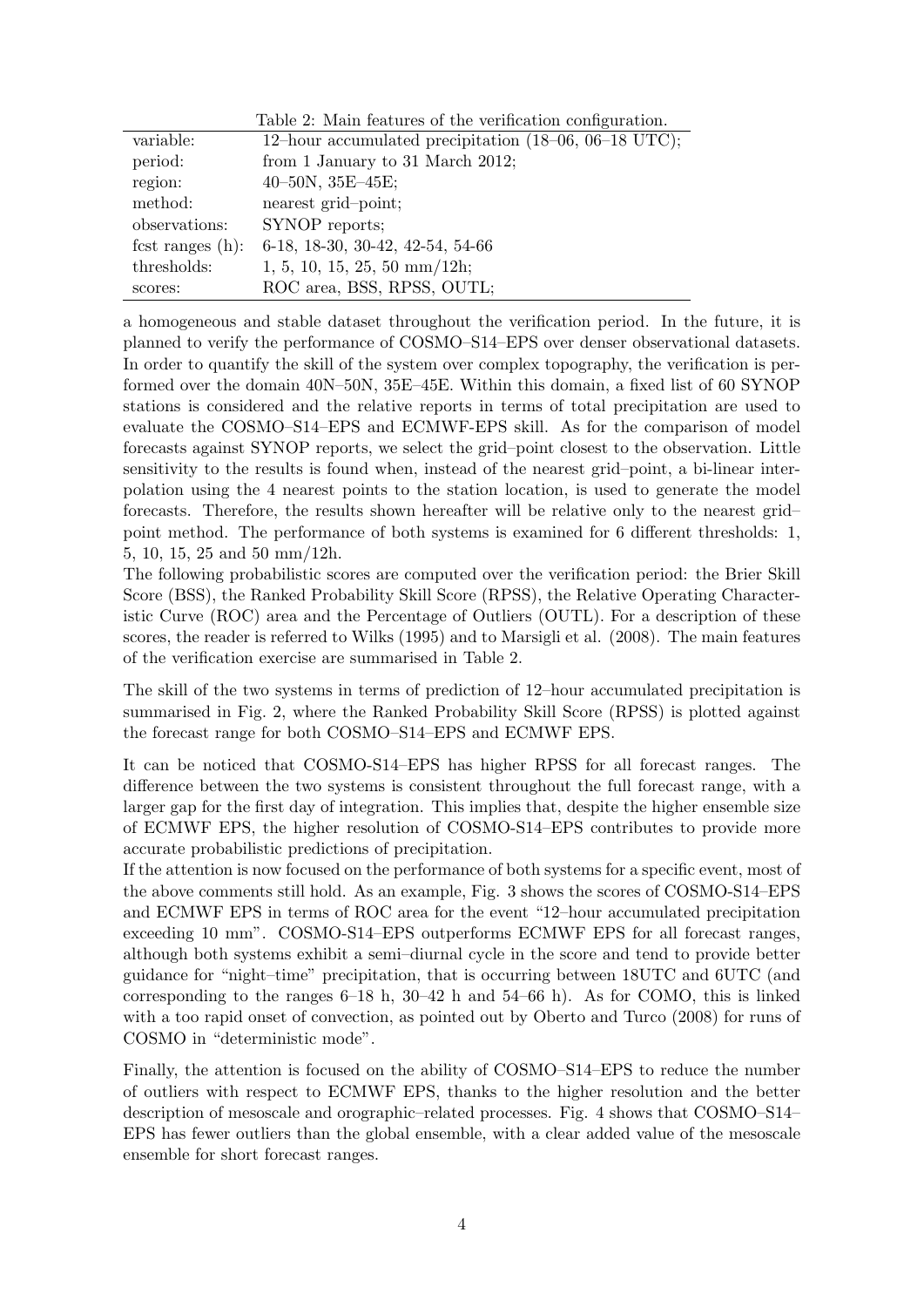

Figure 2: Ranked Probability Skill Score as a function of forecast length for COSMO–S14– EPS (red) and ECMWF EPS (black), calculated over the 3–month period from January to March 2012.



Figure 3: ROC area values for COSMO–S14–EPS (red) and ECMWF EPS (black) relative to the event "precipitation exceeding 10mm in 12 hours" for the forecast ranges of Table 2. Both scores are calculated over the 3–month period from January to March 2012.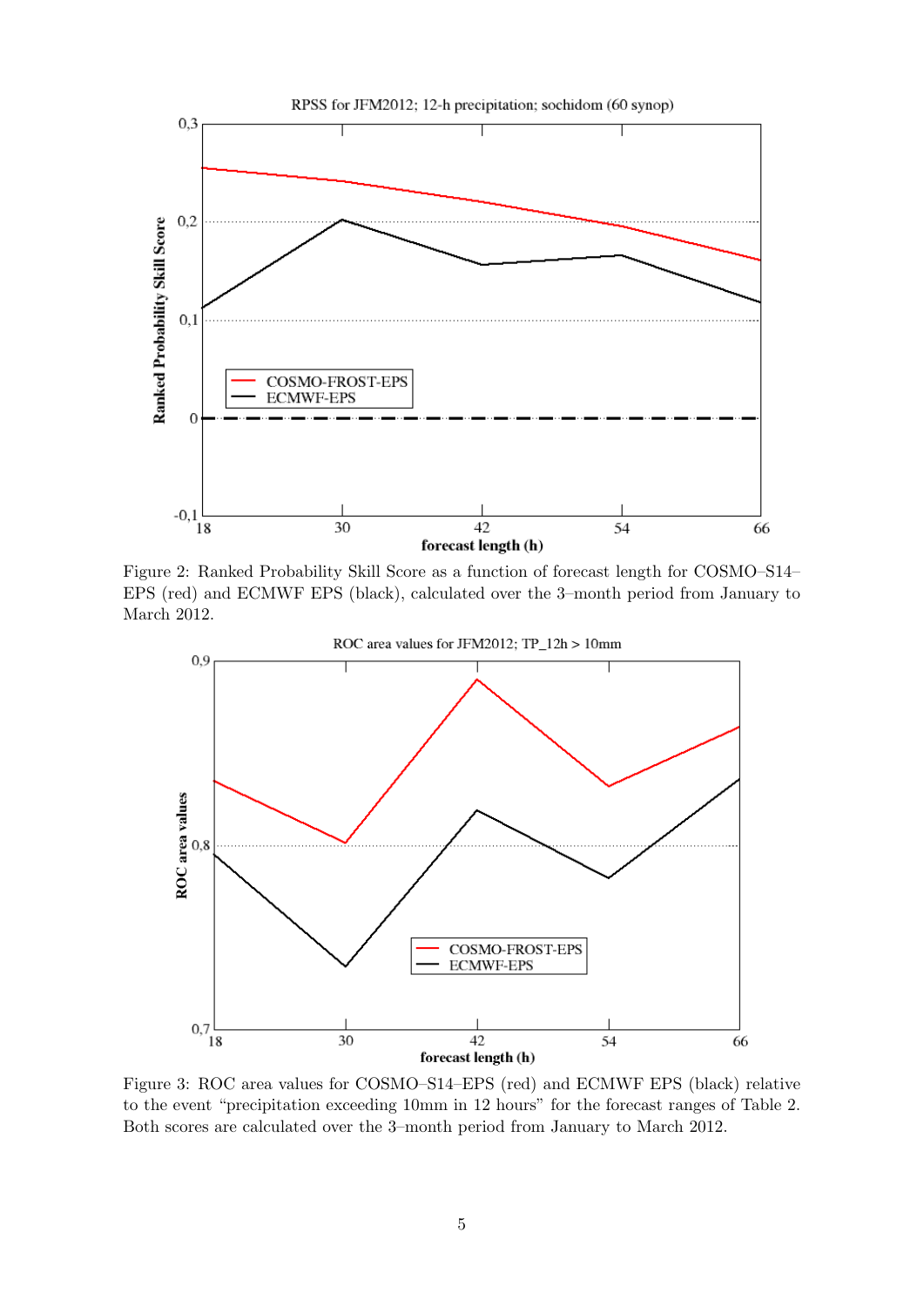According to Talagrand et al. (1999), the value of outliers for a reliable ensemble of size N is given by  $2/(N+1)$ . These values should not be exceeded. The dashed lines of Fig. 4 indicate these limits for both COSMO–S14–EPS (red, 18%) and ECMWF EPS (black, 4%). Therefore, it looks as if COSMO–S14–EPS approaches the theoretical value to larger extent than ECMWF EPS, which seems to have too many outliers in the short range.



Outlier percentage for JFM2012; 12-h precipitation; sochidom (60 synop)

Figure 4: Percentage of Outliers for COSMO–S14–EPS (red) and ECMWF EPS (black), calculated over the 3–month period from January to March 2012. The red (black) dashed line indicates the theoretical limit of outliers for COSMO–S14–EPS (ECMWF EPS).

### 4 Verification results: post–Olympics phase

In addition to COSMO–S14–EPS, several NWP systems were deployed in the Olympic area. Six different limited-area ensemble prediciton systems were implemented and ran in real time during the Olympic season. While four systems were based on parameterised convection, two of them (namely, COSMO-RU2-EPS and HARMON-EPS) suuported an explicit representation of convection processes. Table 3 reports the main features of the particupating systems, while more details can be found under http://frost2014.meteoinfo.ru/. Among the several post-Olympic activities, an intercomparison of the performance of some participating ensembles was initiated. As a pilot study, COSMO–S14–EPS (Montani et al., 2011 and 2013) and ALADIN-LAEF were selected and intercompared in terms of probabilistic prediction of precipitation. The attention was initially focussed on these two sysyems, because both of them were implemented and ran at ECMWF, the access to the fields to be compared being simpler and faster.

In this section, the preliminary results of the intercomparison exercise are presented. The skills of the different ensemble systems were assessed over the period 15 January – 15 March 2014 (the official verification period of 2014 Olympics). In addition to COSMO-S14-EPS and ALADIN-LAEF, we also verified the performance of the multi-model ensemble (referred to as "combined" in Table 3) obtained by pooling together the members of COSMO-S14-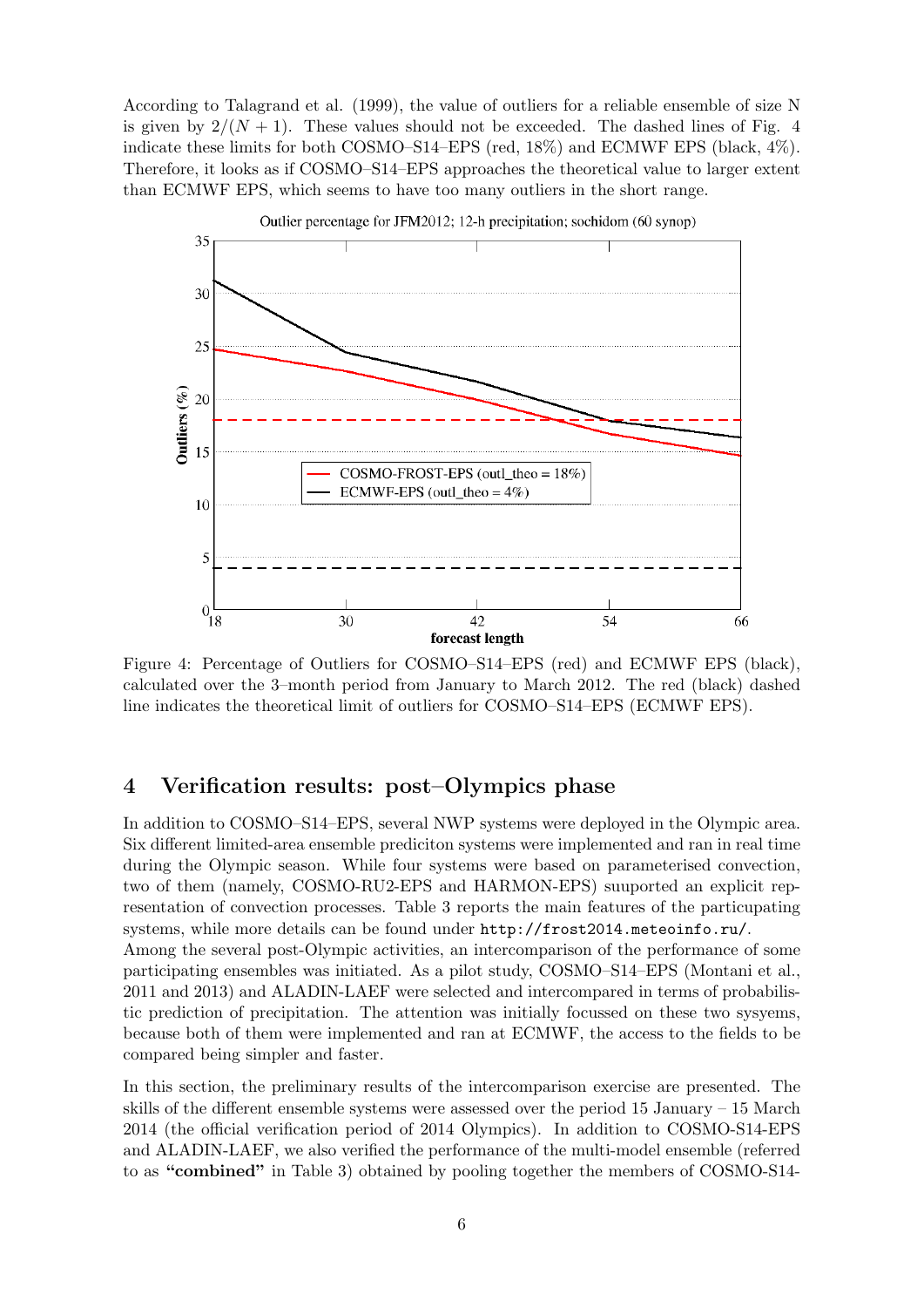| System             | ensemble | resolution | forecast  | boundary         | runs  |
|--------------------|----------|------------|-----------|------------------|-------|
| name               | size     | (km)       | length(h) | conditions       | ΊUΤC) |
| COSMO-S14-EPS      | 10       |            | 72        | <b>ECMWF ENS</b> | 00,12 |
| <b>ALADIN-LAEF</b> | 17       | 11         | 72        | <b>ECMWF ENS</b> | 00,12 |
| <b>GLAMEPS</b>     | 54       | 11         | 54        | <b>ECMWF ENS</b> | 06,18 |
| <b>NMMB</b>        | 7        |            | 72        | <b>GEFS</b>      | 00,12 |
| COSMO-RU2-EPS      | 10       | 2.8        | 48        | COSMO-S14-EPS    | 00,12 |
| HARMON-EPS         | 14       | 2.5        | 36        | <b>ECMWF ENS</b> | 06,18 |
| combined           | 27       | 7          | 72        |                  | 12    |

Table 3: Main characteristics of the limited-area ensemble prediction systems paricipating to FROST–2014.

EPS and ALADIN-LAEF. This enabled the generation of a 27–member ensemble, whose elements were reinterpolated onto a common 7-km grid. For these three systems, we considered the probabilistic prediction of 12-hour precipitation exceeding a number of thresholds for several forecast ranges. For reason of brevity, only the results relative to the 12UTC runs are reported. As for observations, it was decided to use the data obtained from the SYNOP reports available on the Global Telecommunication System (GTS). This enabled the possibility to assess the performance of the systems over a relatively dense observation dataset (73 stations), since the verification domain was restriced to an area centred over the Olympic venue (40-50N, 35-45E), shown in Fig. 5. As for the comparison of model forecasts against observations, we selected the grid-point closest to the observation.



Figure 5: Location of the stations used for the intercomparison exercise between COSMO-S14-EPS, ALADIN-LAEF and "combined".

The skill of the systems was studied for 6 different thresholds: 1, 5, 10, 15, 25 and 50 mm/12h. The following probabiglistic scores were computed: the Brier Skill Score (BSS), the Ranked Probability Skill Score (RPSS), the Relative Operating Characteristic Curve (ROC) area, the Rank Hystograms (RK) and the Percentage of Outliers (OUTL). For a description of these scores, the reader is referred to Wilks (1995). The main features of the intercomparison exercise are also summarised in Table 4.

The performances of COSMO-S14-EPS, ALADIN-LAEF and of the "combined" ensemble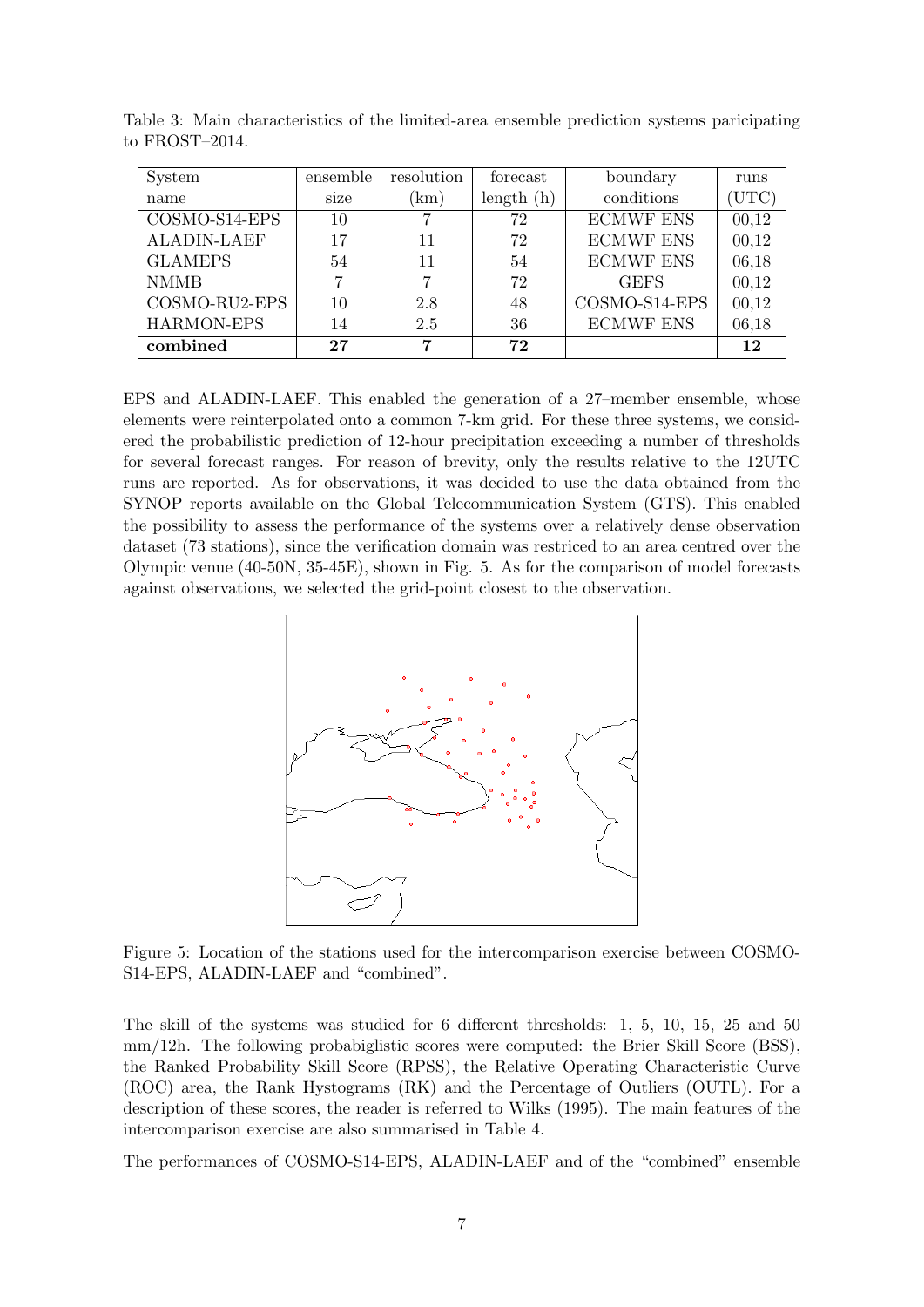| variable:      | 12-hour precipitation $(18-06, 06-18 \text{ UTC})$ |
|----------------|----------------------------------------------------|
| starting time: | 12 UTC;                                            |
| period:        | from 15 January to 15 March 2014;                  |
| region:        | 40-50N, $35-45$ E;                                 |
| method:        | nearest grid-point;                                |
| observations:  | $SYNOP$ reports (about 73 stations/day);           |
| fest ranges:   | 6-18h, 18-30h, 30-42h, 42-54h, 54-66h;             |
| thresholds:    | $1, 5, 10, 15, 25, 50 \text{ mm}/12h$ ;            |
| scores:        | ROC area, BSS, RPSS, OUTL;                         |
| systems:       | ALADIN-LAEF, COSMO-S14-EPS, combined               |

Table 4: Main features of the intercomparison configuration.

are presented in Fig. 6, where we evaluate their ability to predict two different weather events: 12-hour precipitation exceeding 5 mm (left panel) and 10 mm (right panel). The values of the ROC area are plotted against the forecast range for each event.



Figure 6: ROC area values as a function of the forecast range for two different weather events: 12-hour precipitation exceeding 5 mm (left) and 10 mm (right). The scores are calculated over the period January-March 2014. Red lines refer to COSMO-S14-EPS, blue lines to ALADIN-LAEF, black lines to the "combined" ensemble.

It can be noticed that the ROC area values are above 0.8 for all systems and for both thresholds, indicating that both COSMO-S14-EPS and ALADIN-LAEF manage to discriminate these events. The skill of ALADIN-LAEF (blue lines) is quite constant with the forecast ranges, while the performance of COSMO-S14-EPS (red lines) varies. The latter ensemble seems to be sligtly superior for most forecast ranges. The combined ensemble (black lines) provides the best scores especially for the lower threshold (left panel of Fig. 6), suggesting the added value of a multi-model approach with respect to the single-model one. The higher skill of the combined ensemble can also be noticed if either lower or higher thresholds are considered (not shown).

The above results are confirmed and even strengthened if the performance of the systems is analysed in terms of "integrated" scores, that is not depending on a particular threshold value. Fig. 7 shows the RPSS and the percentage of outliers (left and right panels, respectively) for the systems under investigation. As for the RPSS, the performance of the two single-model ensembles is very similar. It can be noticed that COSMO-S14-EPS and ALADIN-LAEF exhibit opposite cycles of the score: the former (latter) system has better skill in predicting precipitation which occurs during night-time (day-time). The combined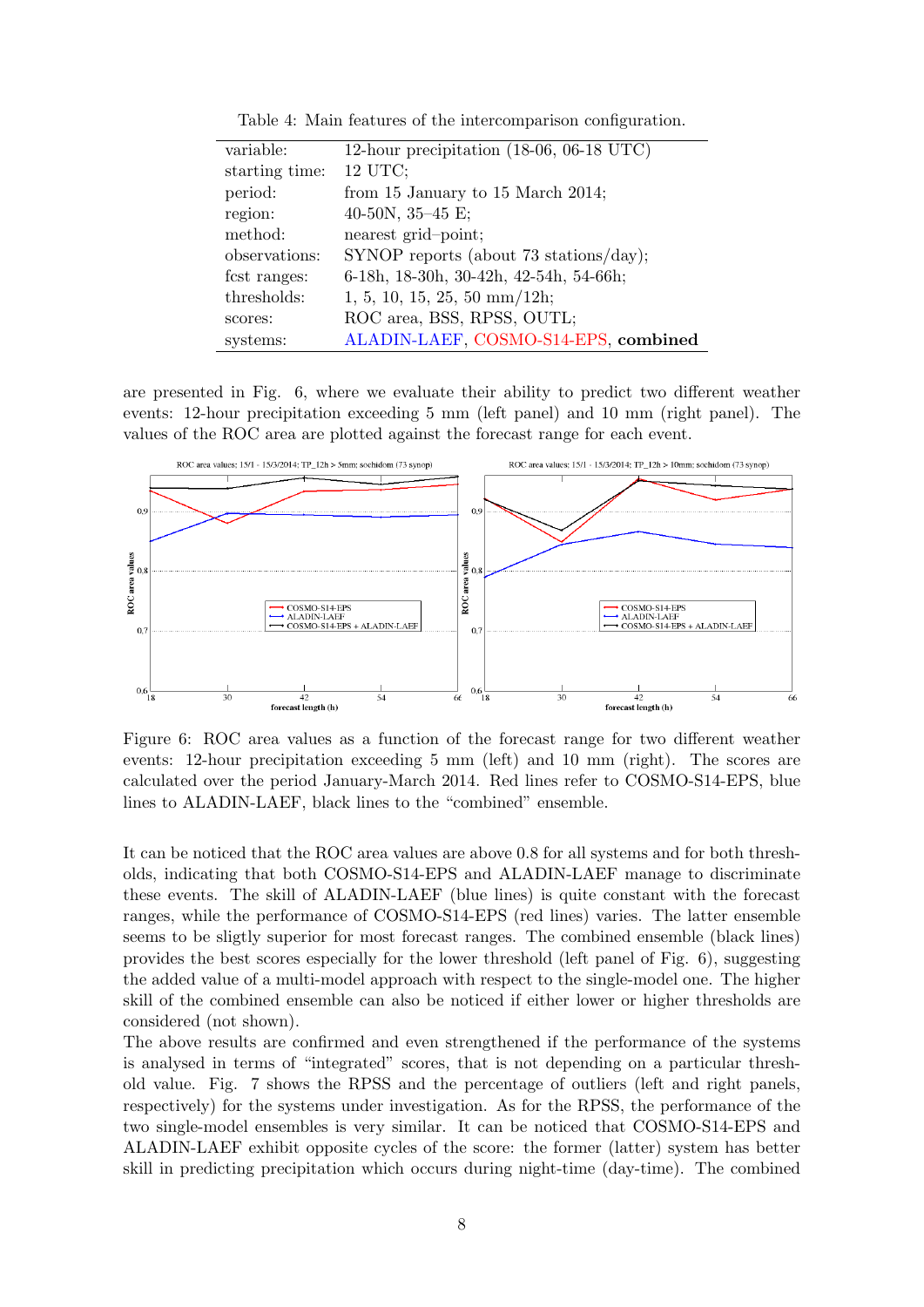ensemble (black line) takes the best of both components and provides higher scores with a reduced daily cycle. As for the outliers (right panel in Fig. 7, the added value of the combined ensemble is extremely clear for all forecast ranges, with a 50% reduction of the number of times the analysis is out of the forecast interval spanned by the ensemble members.



Figure 7: Ranked Probability Skill Score (left panel) and percentage of Ouliers (right panel) as a function of the forecast range. The scores are calculated over the period January-March 2014. Red lines refer to COSMO-S14-EPS, blue lines to ALADIN-LAEF, black lines to the "combined" ensemble.

### 5 Summary of results

COSMO–S14–EPS is a limited–area ensemble prediction system which supported the probabilistic prediction of high–impact weather events for 2014 winter Olympic Games. The system, based on a relocation of COSMO–LEPS, was shown to provide added value with respect to the driving ensemble (ECMWF EPS) as for the probabilistic prediction of precipitation events. Although these results were not based on a long and statistically significant sample, they already showed the potential of the system, which could provide accurate precipitation forecasts with high spatial detail.

Other important results of the ensemble prediction system experimentation carried out in the framework of SPCOLEPS project can be summarized as follows:

- COSMO–S14–EPS was shown to be able to capture the possible occurrence of intense and localized weather events in the Olympic venues with a few days in advance;
- COSMO–S14–EPS products progressively got more and more used in operational forecasting and the use of probabilistic products among Olympic forecasters increased.
- the COSMO–based ensemble prediction systems, referred to as COSMO–S14–EPS (convection–parameterised) and COSMO–RU2–EPS (convection–permitting), were implemented and run on an operational/quasioperational basis during the pre-Olympic and Olympic seasons;
- a preliminary verification exercise (not shown) was undertaken by assessing the probabilistic skill of both systems in terms of 2–metre temperature during the pre-Olympic season (January-February 2013) over a region centred around Sochi;
- both COSMO–S14–EPS and COSMO–RU2–EPS turned out to have an overall good performance with ability to discriminate different weather events;